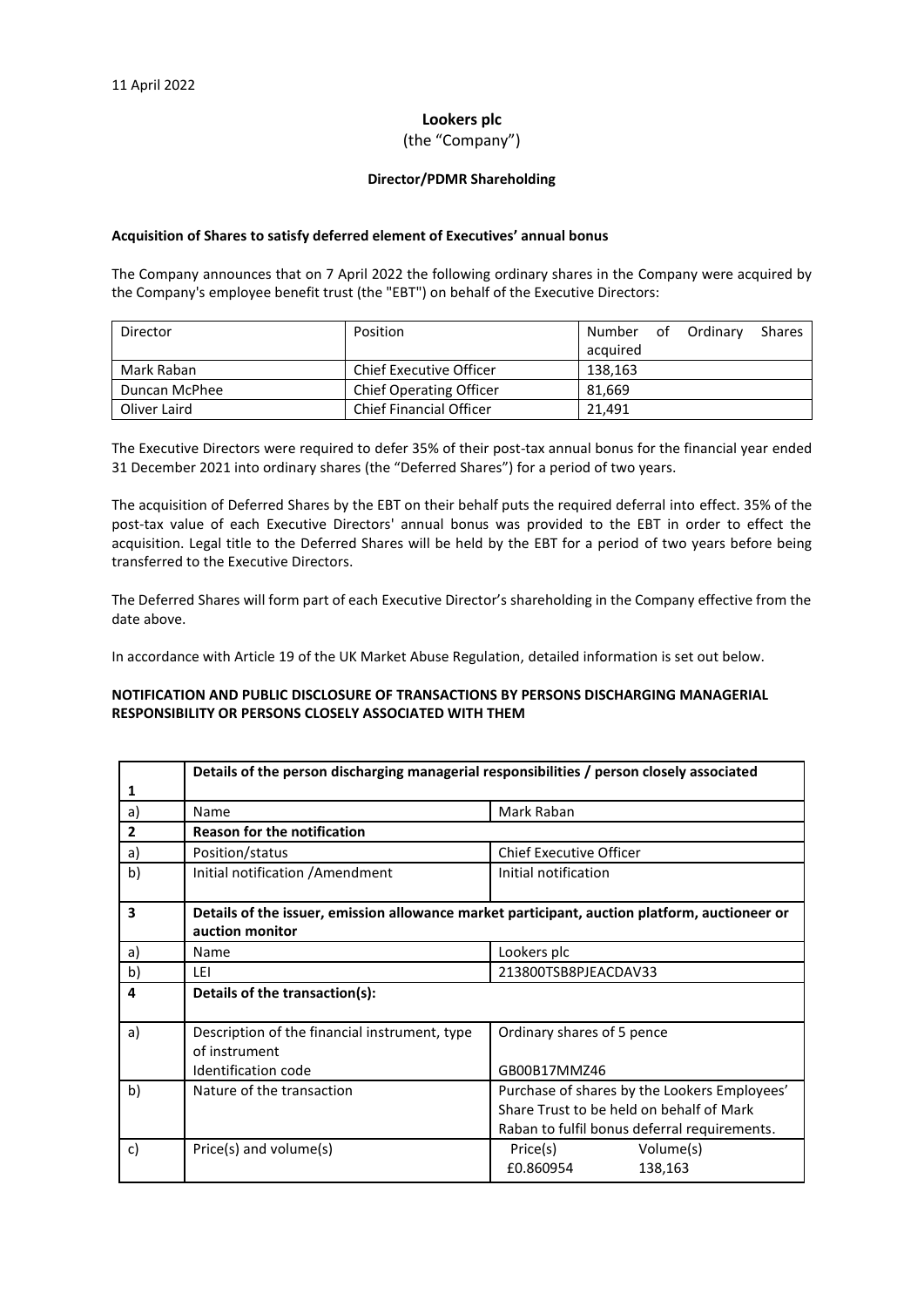| d) | Aggregated information   |                       |
|----|--------------------------|-----------------------|
|    | - Aggregated volume      | 138,163               |
|    | - Price                  | £0.860954             |
| e) | Date of the transaction  | 7 April 2022          |
|    | Place of the transaction | London Stock Exchange |

|                         | Details of the person discharging managerial responsibilities / person closely associated                        |                                                                                                                                            |  |  |
|-------------------------|------------------------------------------------------------------------------------------------------------------|--------------------------------------------------------------------------------------------------------------------------------------------|--|--|
| 1                       |                                                                                                                  |                                                                                                                                            |  |  |
| a)                      | Name                                                                                                             | Duncan McPhee                                                                                                                              |  |  |
| $\overline{2}$          | <b>Reason for the notification</b>                                                                               |                                                                                                                                            |  |  |
| a)                      | Position/status                                                                                                  | <b>Chief Operating Officer</b>                                                                                                             |  |  |
| b)                      | Initial notification / Amendment                                                                                 | Initial notification                                                                                                                       |  |  |
| $\overline{\mathbf{3}}$ | Details of the issuer, emission allowance market participant, auction platform, auctioneer or<br>auction monitor |                                                                                                                                            |  |  |
| a)                      | Name                                                                                                             | Lookers plc                                                                                                                                |  |  |
| b)                      | I FI                                                                                                             | 213800TSB8PJEACDAV33                                                                                                                       |  |  |
| 4                       | Details of the transaction(s):                                                                                   |                                                                                                                                            |  |  |
| a)                      | Description of the financial instrument, type<br>of instrument<br><b>Identification code</b>                     | Ordinary shares of 5 pence<br>GB00B17MMZ46                                                                                                 |  |  |
| b)                      | Nature of the transaction                                                                                        | Purchase of shares by the Lookers Employees'<br>Share Trust to be held on behalf of Duncan<br>McPhee to fulfil bonus deferral requirements |  |  |
| c)                      | Price(s) and volume(s)                                                                                           | Volume(s)<br>Price(s)<br>£0.860954<br>81,669                                                                                               |  |  |
| d)                      | Aggregated information<br>- Aggregated volume<br>- Price                                                         | 81,669<br>£0.860954                                                                                                                        |  |  |
| e)                      | Date of the transaction                                                                                          | 7 April 2022                                                                                                                               |  |  |
| f                       | Place of the transaction                                                                                         | London Stock Exchange                                                                                                                      |  |  |

|                | Details of the person discharging managerial responsibilities / person closely associated                        |                                                  |  |
|----------------|------------------------------------------------------------------------------------------------------------------|--------------------------------------------------|--|
| 1              |                                                                                                                  |                                                  |  |
| a)             | Name                                                                                                             | Oliver Laird                                     |  |
| $\overline{2}$ | <b>Reason for the notification</b>                                                                               |                                                  |  |
| a)             | Position/status                                                                                                  | <b>Chief Financial Officer</b>                   |  |
| b)             | Initial notification / Amendment                                                                                 | Initial notification                             |  |
| 3              | Details of the issuer, emission allowance market participant, auction platform, auctioneer or<br>auction monitor |                                                  |  |
| a)             | Name                                                                                                             | Lookers plc                                      |  |
| b)             | LEI                                                                                                              | 213800TSB8PJEACDAV33                             |  |
| 4              | Details of the transaction(s):                                                                                   |                                                  |  |
| a)             | Description of the financial instrument, type<br>of instrument                                                   | Ordinary shares of 5 pence                       |  |
|                | <b>Identification code</b>                                                                                       | GB00B17MMZ46                                     |  |
| b)             | Nature of the transaction                                                                                        | Purchase of shares by the Lookers Employees'     |  |
|                |                                                                                                                  | Share Trust to be held on behalf of Oliver Laird |  |
|                |                                                                                                                  | to fulfil bonus deferral requirements.           |  |